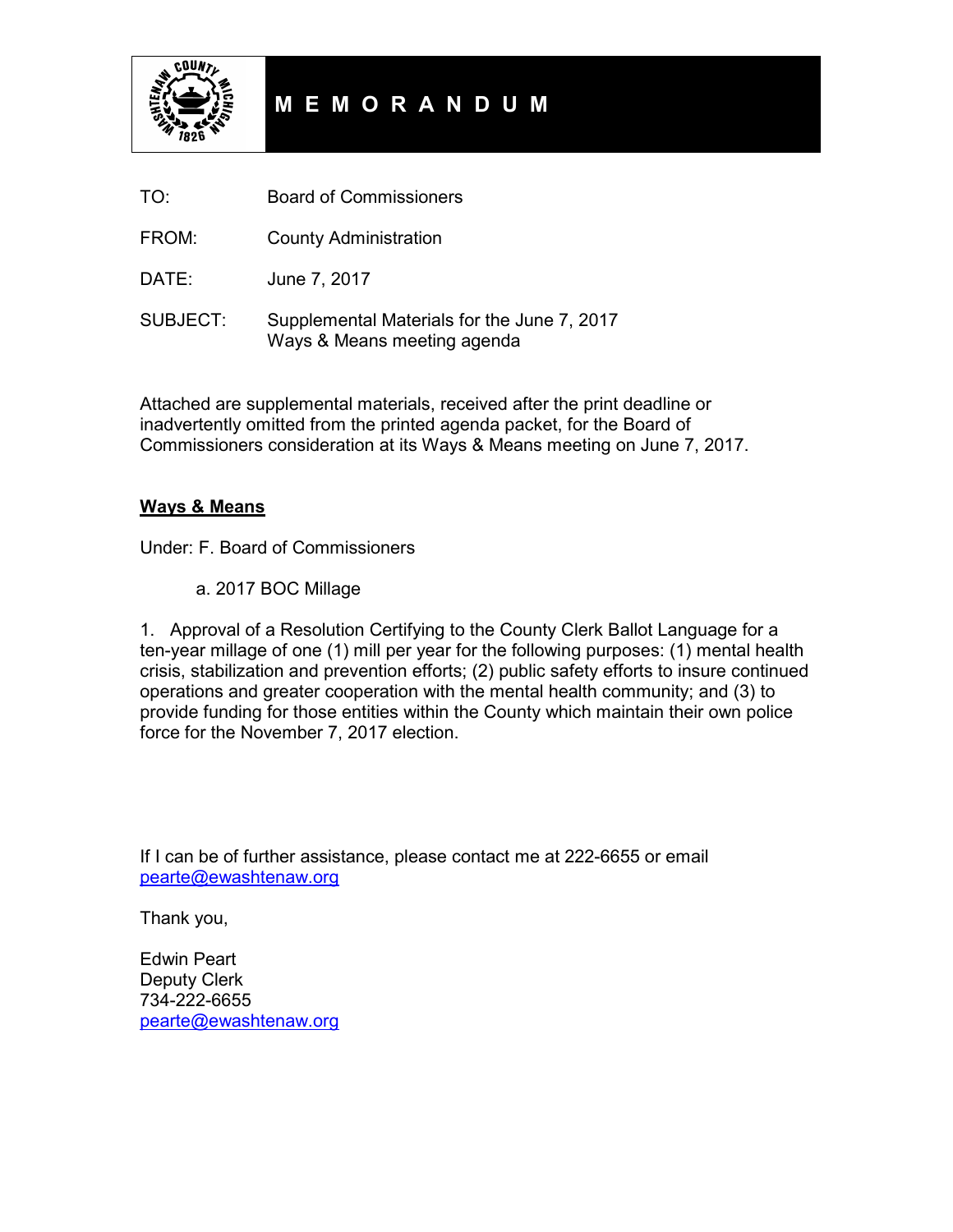| TO: | Felicia Brabec                |
|-----|-------------------------------|
|     | Chair, Ways & Means Committee |

- FROM: Andy Labarre, Chair Board of Commissioners
- DATE: June 7, 2017
- SUBJECT: Approval of a Resolution Certifying to the County Clerk Ballot Language for a ten-year millage of one (1) mill per year for the following purposes: (1) mental health crisis, stabilization and prevention efforts; (2) public safety efforts to insure continued operations and greater cooperation with the mental health community; and (3) to provide funding for those entities within the County which maintain their own police force for the November 7, 2017 election.

#### **BOARD ACTION REQUESTED**:

The County Administrator is requesting that the Board of Commissioners approve a Resolution certifying ballot language to the Washtenaw County Clerk for a ten-year millage of one (1) mill per year for the following purposes: (1) mental health crisis, stabilization and prevention efforts; (2) public safety efforts to insure continued operations and greater cooperation with the mental health community; and (3) to provide funding for those entities within the County which maintain their own police force for the November 7, 2017 election.

#### **BACKGROUND**:

Under Michigan law, the Headlee Amendment to the State Constitution and Proposition A have artificially reduced the amount of property tax income which the County would have ordinarily received. As a result, the County, like all Michigan local governments, is challenged to meet the ever increasing cost of providing critical services to the citizens. Simply put, the County is constantly being charged to do more with less financial resources.

Two areas of the County that have been especially effected are public safety (Washtenaw County Sheriff's Office, "WCSO") and Community Mental Health. In the public safety area, the WCSO provides policing services throughout the entire County, except for those jurisdictions which maintain their own police forces (Ann Arbor, Chelsea, Milan, Saline, Ypsilanti, Pittsfield Township and Northfield Township). The County/WCSO contract with most of the other jurisdictions within the County to provide police services. Moreover, the WCSO maintains a small general fund road patrol which is deployed throughout the County as needed.

As policing costs increase, the County/WCSO are left with two options to assure sustainable public safety and the benefits it brings to quality of life and economic development: (1) continue to provide more funding from the County's general fund; or (2) charge contracting jurisdictions increasing amounts for their contractual police services. Neither of these options is desirable. For example, every dollar the County commits from its general fund to public safety is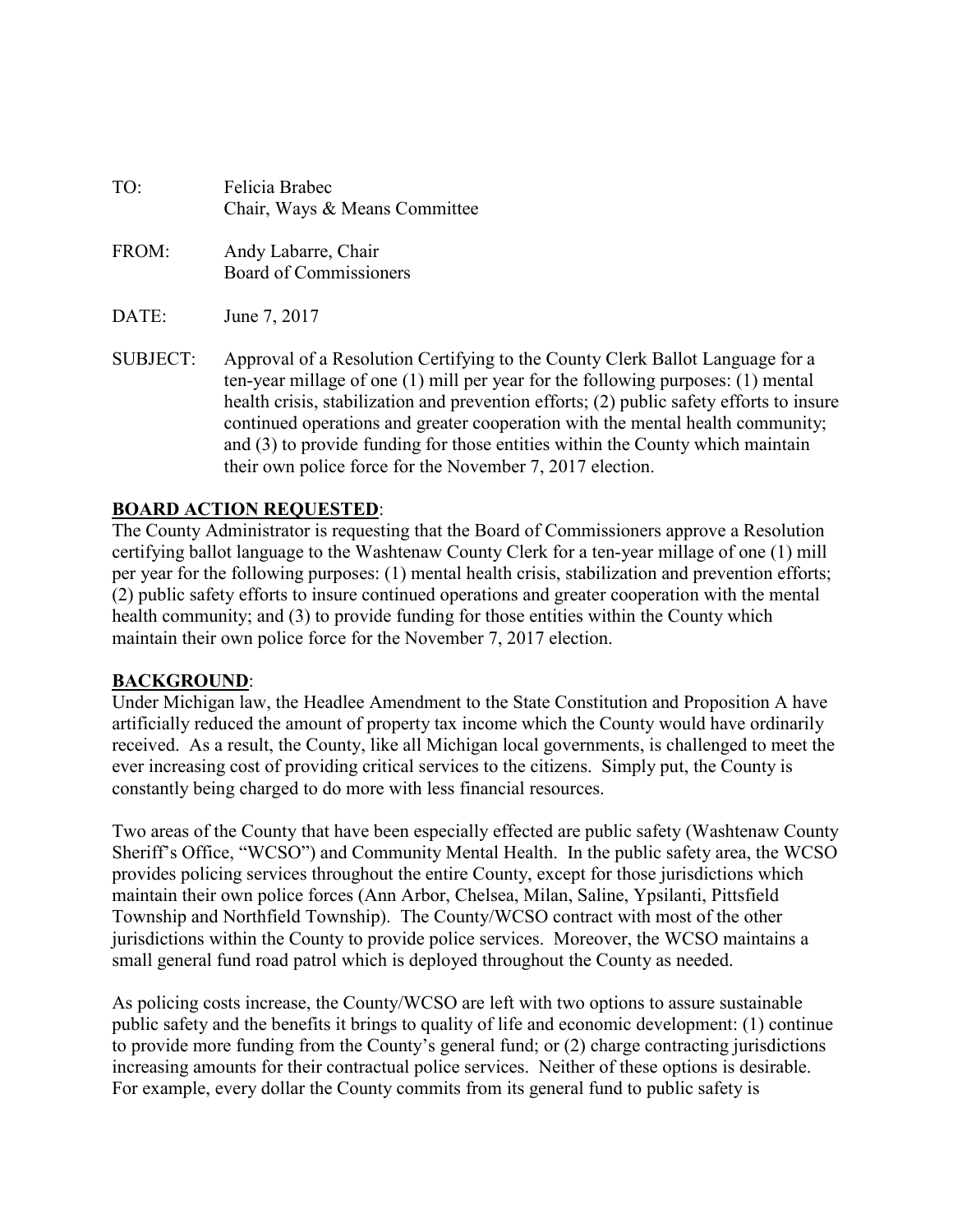subtracted from other County Departments and programs which also benefit County citizens. Under the current budget over 46% of the County's general fund is already committed to public safety. Likewise, continually increasing the contractual cost of police services is a financial challenge to the jurisdictions paying those costs and reduces the other services they are able to provide to their citizens.

The other major area of the County which is effected by budget issues is in the County's Community Mental Health Department. Under Michigan law, the County is charged with caring for the mental health needs of indigent citizens. While the County's allocation of general fund monies to CMH is relatively low, (approximately \$1.7 million dollars per year or about 7% of the CMH budget), it must be remembered that these funds are, in turn, used to leverage State and Federal funding which comprises a much higher percentage of the CMH budget. State and Federal funding comprise approximately 93% of CMH's budget. As such, any changes which reduce State and/or Federal funding will have a disproportionately negative effect upon CMH. The State General Fund has been decreased by 60% to Washtenaw County over the past three years.

These two major areas (public safety and mental health) overlap most commonly at the County jail where many inmates are treated for mental health issues, but also in the community where the Sheriff's Office deals with calls for service involving the mentally ill on a daily basis. Simply put, many people with mental health needs are being reactively treated once they're incarcerated. As public safety resources decrease and mental health needs increase, the County is reactively spending more funds rather than proactively trying to address some of these issues early on.

### **DISCUSSION**:

Approval of the Resolution certifying ballot language to the County Clerk for a 10-year 1 mill increase will primarily assist the County's Public Safety and Mental Health services areas in addressing issuing proactively rather than the costly and less effective approach of waiting to treat individuals after they're in the criminal justice system.

If approved by Washtenaw County voters on November 7, 2017, the millage funds raised would be divided three ways: (1) 37% would be used to fund mental health crisis stabilization and prevention services; (2) 38% would be allocated to the WCSO to insure continued operations and greater cooperation with the mental health community; and (3) 25% would be allocated to those communities (Ann Arbor, Chelsea, Milan, Saline, Ypsilanti, Pittsfield Township and North field Township) which already maintain their own police forces and thus do not generally rely upon the WCSO for policing services. These funds would be allocated to these entities at a rate proportionate to their respective taxable values.

If the County takes no action in these critical areas, increasing costs will force the County to either expend additional general fund expenditures which will naturally result in decreased general fund spending on other important programs which benefit County citizens or accept cuts in the current services provided in the public safety and mental health areas.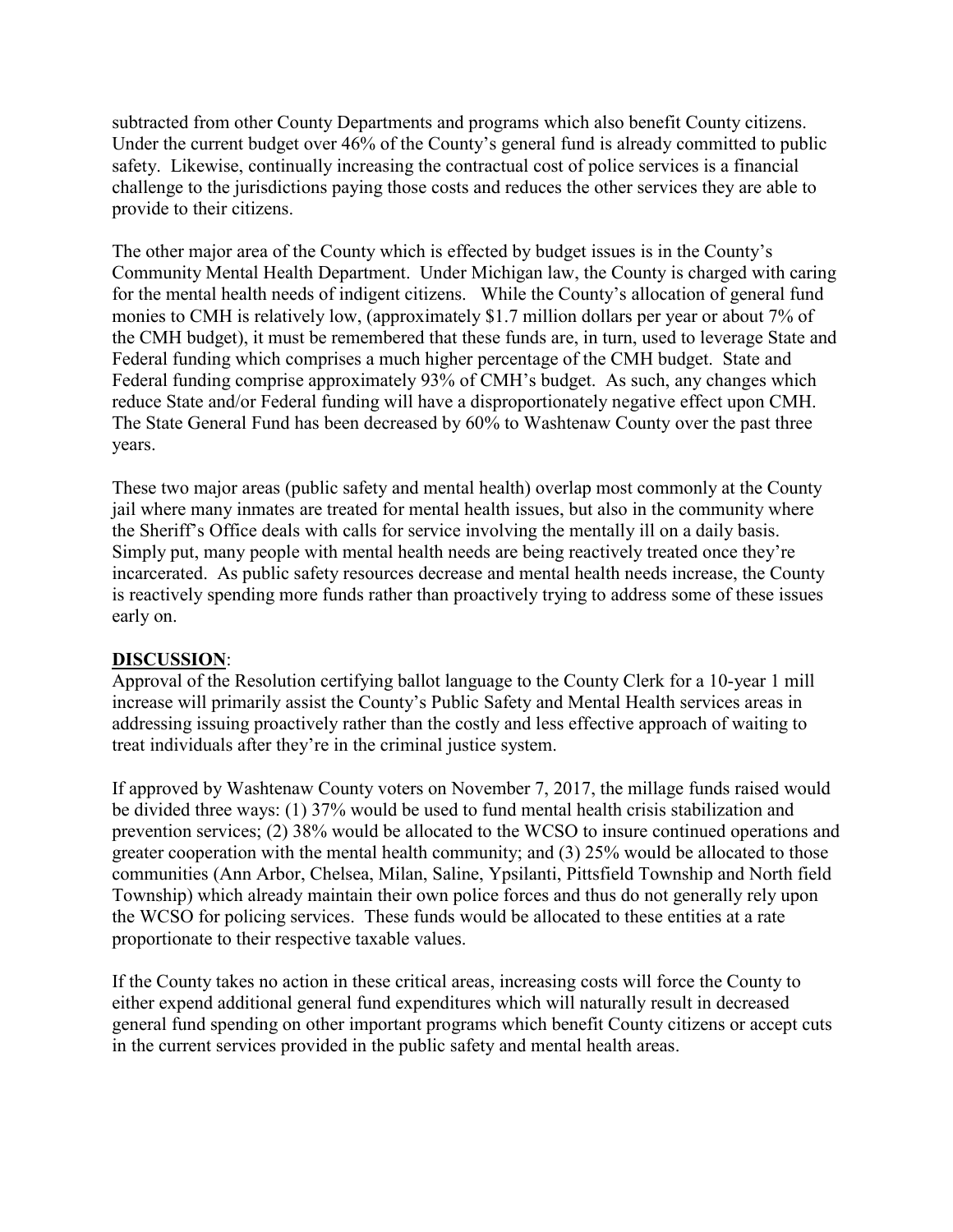Neither of the above-listed choices is desirable. As such, the proposed one (1) mill tax increase is proposed to properly fund these critical areas of County governmental, along with those jurisdictions which maintain their own police forces.

# **IMPACT ON HUMAN RESOURCES**:

Approval of the proposed Resolution will have no impact on the County's Human Resources.

# **IMPACT ON BUDGET**:

Approval of the proposed ten-year millage stated in the Resolution would create a funding stream (approximately \$15,400,000.00 in the first year of the levy) which would be expended as follows: (1) 37% would be used to fund mental health crisis stabilization and prevention services; (2) 38% would be used to allocate to the County Sheriff's Office to insure continued operations and greater cooperation with the mental health community; and (3) 25% would be allocated to those communities within the County that already maintain their own police force (Ann Arbor, Chelsea, Milan, Saline, Ypsilanti, Pittsfield Township and Northfield Township) at a rate proportionate to their respective taxable values.

# **IMPACT ON INDIRECT COSTS**:

There are no indirect costs associated with this Resolution.

# **IMPACT ON OTHER COUNTY DEPARTMENTS OR OUTSIDE AGENCIES**:

Approval of the proposed ten-year millage stated in the Resolution will result in 37% of the funds being used by the County's Community Mental Health Department (whether constituted as an agency or an authority), 38% of the funds being used by the Washtenaw County Sheriff and 25% of the funds being used by those entities within the County which maintain their own police force (Ann Arbor, Chelsea, Milan, Saline, Ypsilanti, Pittsfield Township and Northfield Township).

# **CONFORMITY TO COUNTY POLICIES**:

The proposed Resolution conforms to all County Policies.

# **ATTACHMENTS**:

None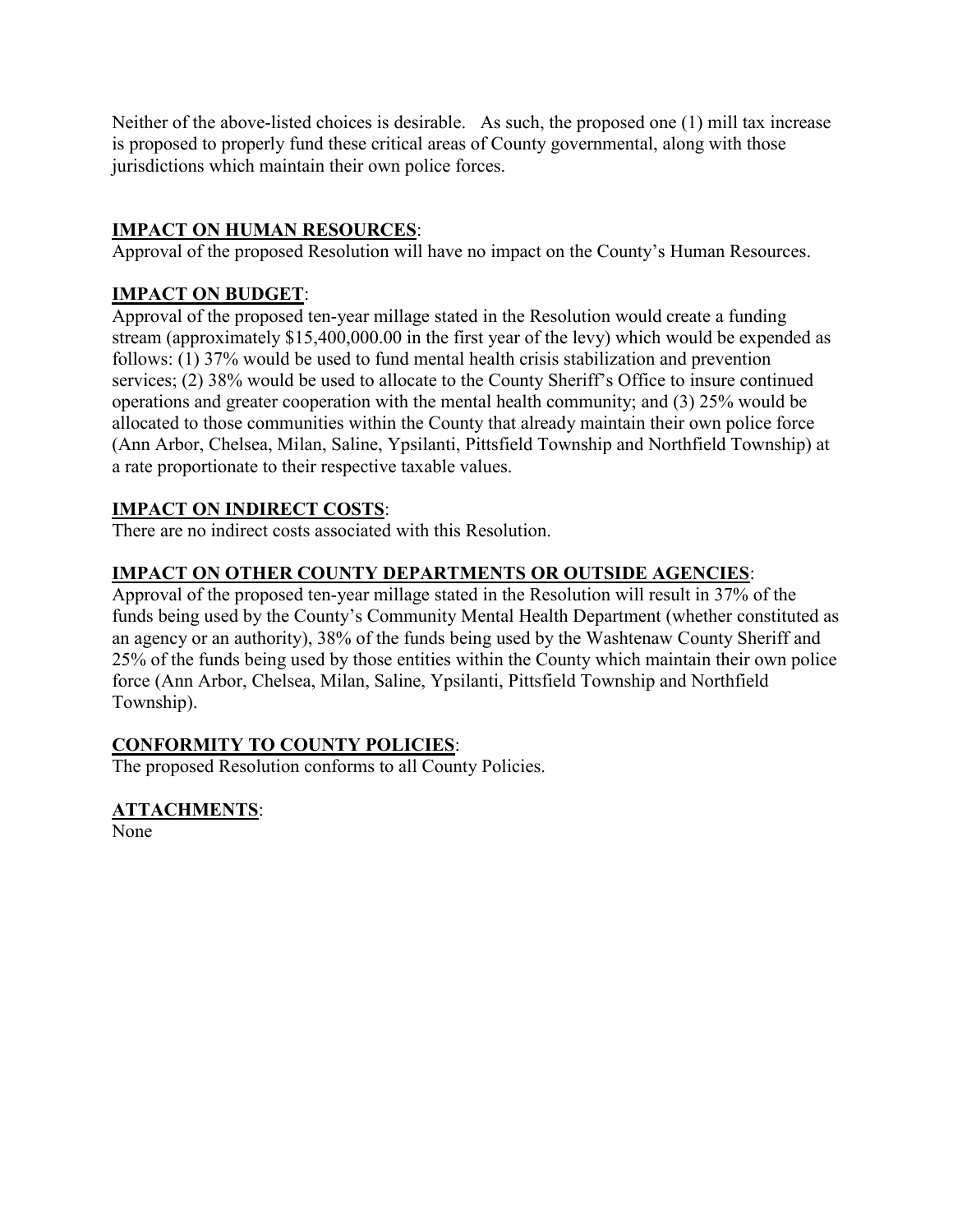#### A RESOLUTION CERTIFYING TO THE WASHTENAW COUNTY CLERK BALLOT LANGUAGE FOR A TEN-YEAR MILLAGE OF ONE (1) MILL PER YEAR TO BE PLACED ON THE NOVEMBER 7, 2017 ELECTION BALLOT

#### WASHTENAW COUNTY BOARD OF COMMISSIONERS

#### June 7, 2017

WHEREAS, the Headlee Amendment to the Michigan Constitution and Proposition A have artificially reduced the amount of property taxes which all Michigan local governmental entities, including Washtenaw County, receive to pay for their various programs; and

WHEREAS, two critical areas in Washtenaw County which have been especially effected by this lack of funding are public safety which is overseen by the Washtenaw County Sheriff's Office ("WCSO") and mental health services which is overseen by the County's Community Mental Health Department and Board; and

WHEREAS, as costs increase to provide services in these two critical areas, the County is faced with either directing more of its general fund to these areas which reduces the funding for other critical County programs for County citizens or, in the public safety area, charging more to those jurisdictions which contract for police services throughout the County; and

WHEREAS, these two major areas often overlap as is the case in the County jail where a number of inmates are also being treated for mental health disorders; and

WHEREAS, treating inmates in the County jail, while important, is a reactive and expensive way to address these individuals mental health needs; and

WHEREAS, additional funding would permit the WCSO and Community Mental Health to address these issues proactively which would ultimately prove to be much more cost effective; and

WHEREAS, the County is now proposing that a ten-year millage of one (1) mill designed to fund the following purposes: (1) 37% of the amount collected will be used for mental health crisis, stabilization and prevention efforts; (2) 38% of the amount collected will be used for public safety efforts to ensure continued operations and greater cooperation with the mental health community; and (3) 25% of the amount collected will be sent to those entities within the County which maintain their own police force (Ann Arbor, Chelsea, Milan, Saline, Ypsilanti, Pittsfield Township and Northfield Township) at a rate proportionate to their respective taxable values, be presented to Washtenaw County voters at the November 7, 2017 general election; and

WHEREAS, voter approval of the proposed ten-year millage would create a dedicated funding stream for the following purposes: (1) 37% of the amount collected would be used for mental health crisis, stabilization and prevention efforts; (2) 38% of the amount collected will be used for public safety efforts to ensure continued operations and greater cooperation with the mental health community; and (3) 25% of the amount collected will be sent to those entities within the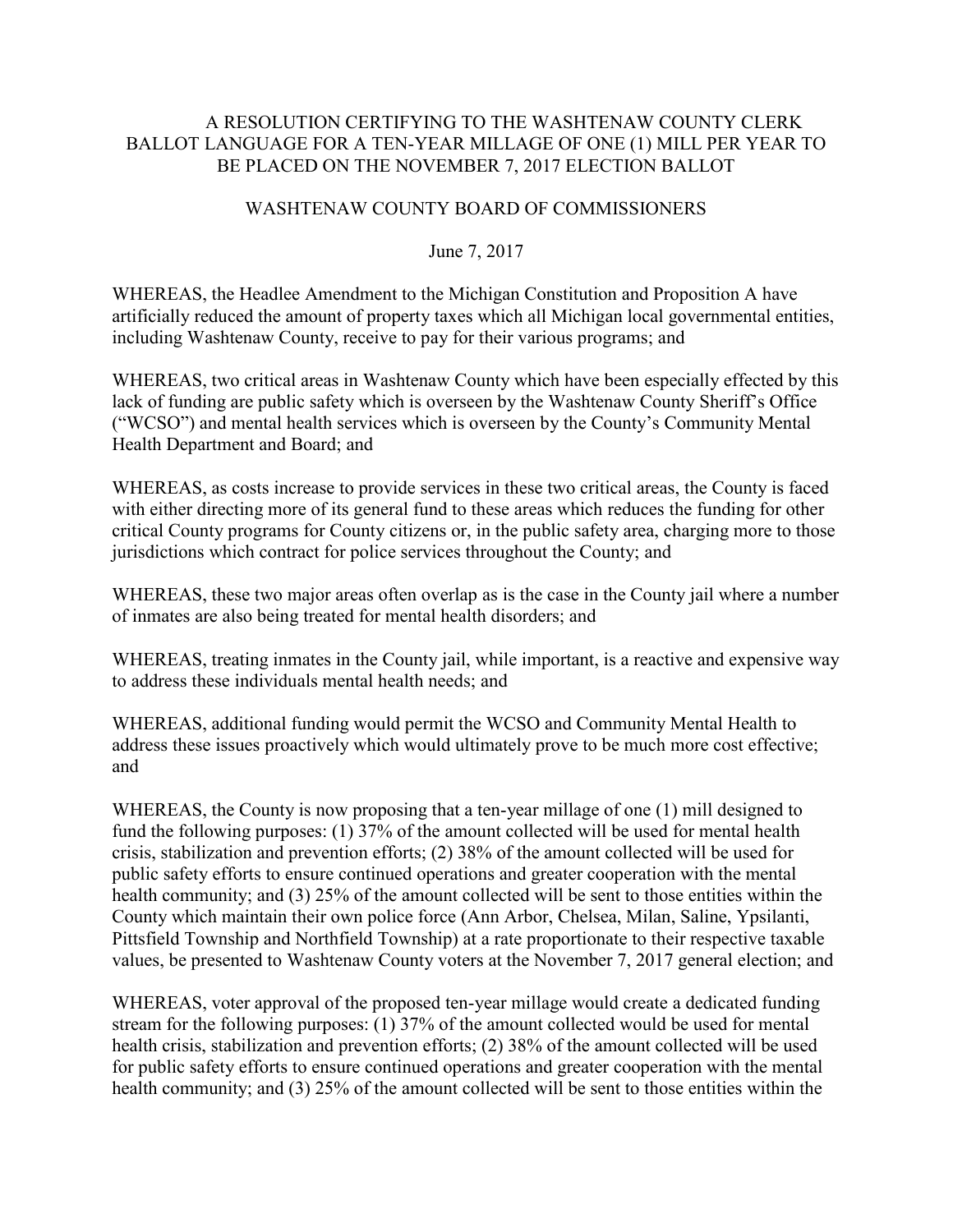County which maintain their own police force (Ann Arbor, Chelsea, Milan, Saline, Ypsilanti, Pittsfield Township and Northfield Township) at a rate proportionate to their respective taxable values; and

WHEREAS, the Washtenaw County Board of Commissioners authorizes the County Administrator to pay for the administrative costs of the November 7, 2017 special millage election in an amount not to exceed \$130,000 from the County's General Fund.

NOW THEREFORE, BE IT RESOLVED that the Washtenaw County Board of Commissioners states as follows:

1. There shall be submitted to the electors of the County of Washtenaw at the special election to be held on the seventh  $(7<sup>th</sup>)$  day of November, 2017 from 7:00 a.m. to 8:00 p.m. prevailing time, the following proposition:

A PROPOSITION TO INCREASE THE TAX LIMITATION WITHIN WASHTENAW BY ONE (1) MILL FOR TEN YEARS TO PROVIDE THE FOLLOWING FUNDING: (1) FOR WASHTENAW COUNTY'S COMMUNITY MENTAL HEALTH DEPARTMENT FOR MENTAL HEALTH CRISIS, STABILIZATION AND PREVENTION EFFORTS; (2) FOR THE COUNTY SHERIFF'S OFFICE TO ENSURE CONTINUED OPERATIONS AND GREATER COOPERATION WITH THE MENTAL HEALTH COMMUNITY; AND (3) FOR THOSE LOCAL ENTITIES WITHIN WASHTENAW COUNTY WHICH MAINTAIN THEIR OWN POLICE FORCES.

Shall the limitations on the total amount of taxes which may be levied against taxable property within Washtenaw County, Michigan, as provided for by Section 6 of Article IX of the Michigan Constitution of 1963, be increased up to the amount of \$1.00 per thousand dollars of taxable valuation (1.0 mills) for a period of ten years, 2018 through 2027 inclusive, which shall raise in the first year an estimated \$15,433,608.00 which shall be used as follows: 37% of the total millage shall be allocated to the Washtenaw County Community Mental Health Department (whether constituted as an agency or an authority) to be used for mental health crisis, stabilization and prevention efforts and to prevent unnecessary incarceration of individuals with mental health needs; 38% of the total millage shall be allocated to the Washtenaw County Sheriff to ensure continued operations and greater cooperation with the mental health community; and 25% of the total millage shall be allocated to those jurisdictions within the County which maintain their own police force (Ann Arbor, Chelsea, Milan, Saline, Ypsilanti, Pittsfield Township and Northfield Township) at a rate proportionate to their respective taxable values?

YES \_\_\_\_

 $NO \t —$